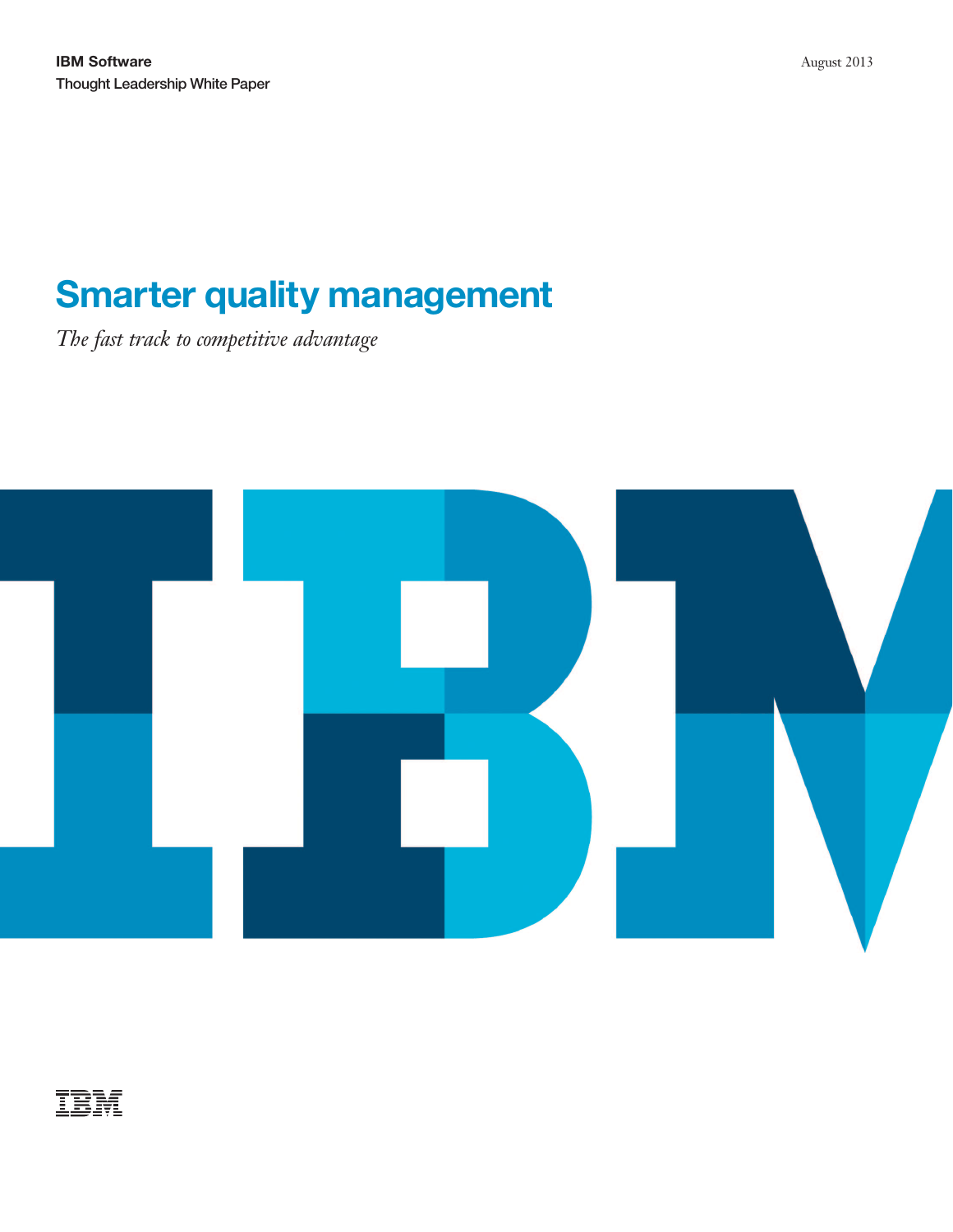Organizations that create and deliver software—whether for their own IT operations, for the packaged applications market, or as the core of their final product, as in the systems space must grapple not only with today's tough economic climate, but also with increased complexity in their processes and supply chains. Many factors serve to complicate software delivery, but competition lies at the heart of this complexity.

Here are a few examples. In the products arena, customers demand more from the software components designed for the latest hardware, often with requirements that change rapidly, even as software projects are underway. Keeping track of changes while meeting aggressive (and unaltered!) deadlines is difficult, if not impossible. In the IT space, more businesses are focused on their operational software for capturing and providing value to their customers and lines of businesses. E-commerce websites compete to improve customer relations and simplify online business; businesses that create highly optimized supply chains supporting a fast, efficient ecosystem of partners quickly rise in the marketplace.

What does this competitive environment mean for businesses seeking to deliver high-quality products and services? Certainly, effective quality management and continuous testing create opportunities to deliver key business benefits, such as improved market share, higher customer satisfaction, and increased brand equity. But top quality in the completed product cannot serve as the single guiding principle by which products are produced and delivered. Time to market is also key; costs and risk factors must also be part of the balancing act. Get these things wrong, and you may face unsustainable costs, missed windows of opportunity, unhappy customers, even a massive recall or the complete failure of a system at a critical moment. Get these things right, and you can achieve a positive operational return on investment from efficiencies gained in development activities.

One of the biggest challenges related to quality management is how to invest intelligently to minimize risk, given economic constraints. However, figuring out a) how to relate quality to business outcome and b) what constitutes the right level of quality for individual products is not always clear.

This paper introduces a practical approach to quality management (QM), continuous testing, and service virtualization that helps reduce time to market without sacrificing quality in the outcome. The underlying concepts presented here will be familiar to software project managers, especially those with QM experience, but we will explain some fundamentals as we go along to ensure all readers seeking these benefits can understand the essential processes involved.

#### The nature of software development

Here's one way to understand the "soft" in software: it is relatively easy to change. But for software designed for the commercial space, where the competitive pressures described above govern a software project's success or failure, the "soft" feature happens to be one of its riskiest attributes. That's because software projects are seldom designed and manufactured as in traditional engineering projects—a bridge, for example. While a bridge is engineered through traditional planning and architecture based on the laws of physics, then produced according to an organized plan with a division of labor, software is, at its essence, simply information. Its development typically resembles a more creative process than one bound by the laws of nature. Walker Royce, IBM Software Group/Rational's chief software economist, compares software production to movie production: a collaboration involving a team of craftsmen and emerging from the naturally creative process of artistic yet technical people.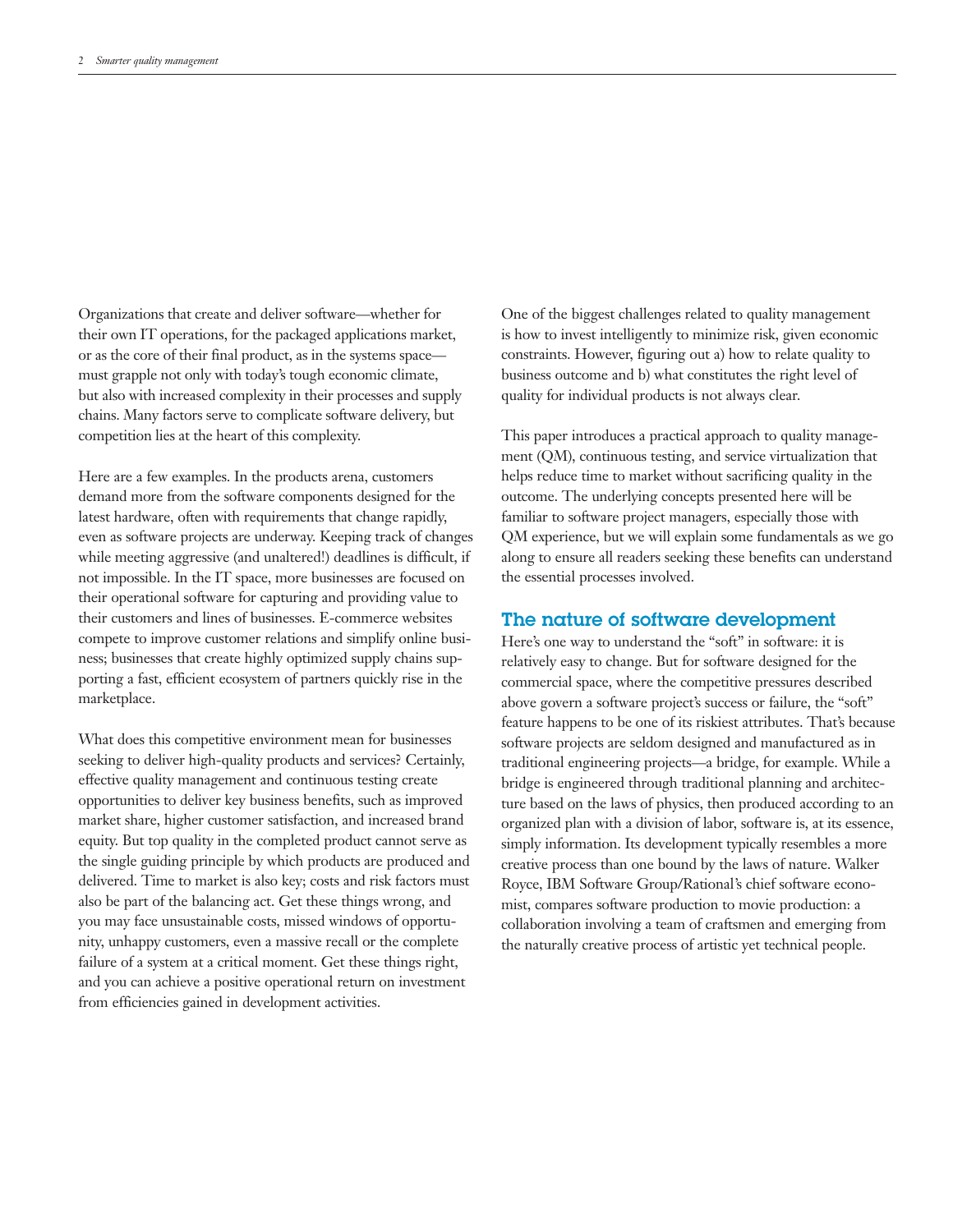Over the past two decades, this unique feature of software has been understood and embraced by iterative development practitioners, who now tend to develop software in stages called "iterations"—with many of these practitioners following agile development practices outlined in the Agile Manifesto. Each iteration delivers a working, functional version of the software under development, so it can be reviewed, tested, and vetted by stakeholders and other teams seeking adherence to the original project requirements. This allows project managers to make smaller, incremental course corrections during the project lifecycle—thus ensuring the final deliverable is close to expectations—as opposed to having separate teams work according to a plan, assemble various components near project end, and discover major failures due to integration or deployment complexities.

For testing teams, the iterative development process integrates quality management and continuous testing across all stages of the project work flow, as opposed to relegating test activity to the end of the project. We will describe the role of iterative development-based quality management and continuous testing more fully in future sections.

## Quality management in the software development lifecycle

What is the role of the testing, or QM, team during the iterative lifecycle? What do they test for, and how do they know what is changing from one iteration to the next?

As noted above, traditional software testing usually occurs late in the lifecycle, after multiple coding teams have spent much time and effort to deliver their components toward the complete project. Because these traditionally managed projects proceed according to strictly described requirement sets, and various

component teams focus on their portions alone, it is up to the testers to discover the discontinuities and malfunctions as these components are assembled—then it's the testers who must deliver the bad news that much rework has to be done in order to get the project back on track.

Iterative software development techniques improve on that scenario by introducing test teams to the process much sooner. A relatively modest, first iteration may only address 15 percent of the full set of project requirements, but as a functional module of working code, the completed iteration can be demonstrated, and continuously tested. So any defects discovered by test teams at this early stage have a proportionally small impact on the larger development team, who make the fixes, then proceed to the next iteration where more of the requirements can be incorporated into the working version (iteration) of the software.

The number of iterations required by any software project depends on many factors, of course, such as the complexities of the team's supply chain, the complexity of the software under development, the physical location of team members (are they geographically distributed, perhaps internationally? or are they co-located under a single roof?), and the competitive demands that determine optimum time to market. During any software delivery process, "When do we release?" is a key question for the business with no simple answer. The business must consider project-specific variables, such as the cost of delays, the opportunity value of early delivery, marketplace quality expectations, and the costs associated with defects. Ultimately, the delivery strategy will be based on the actual or perceived importance of each variable.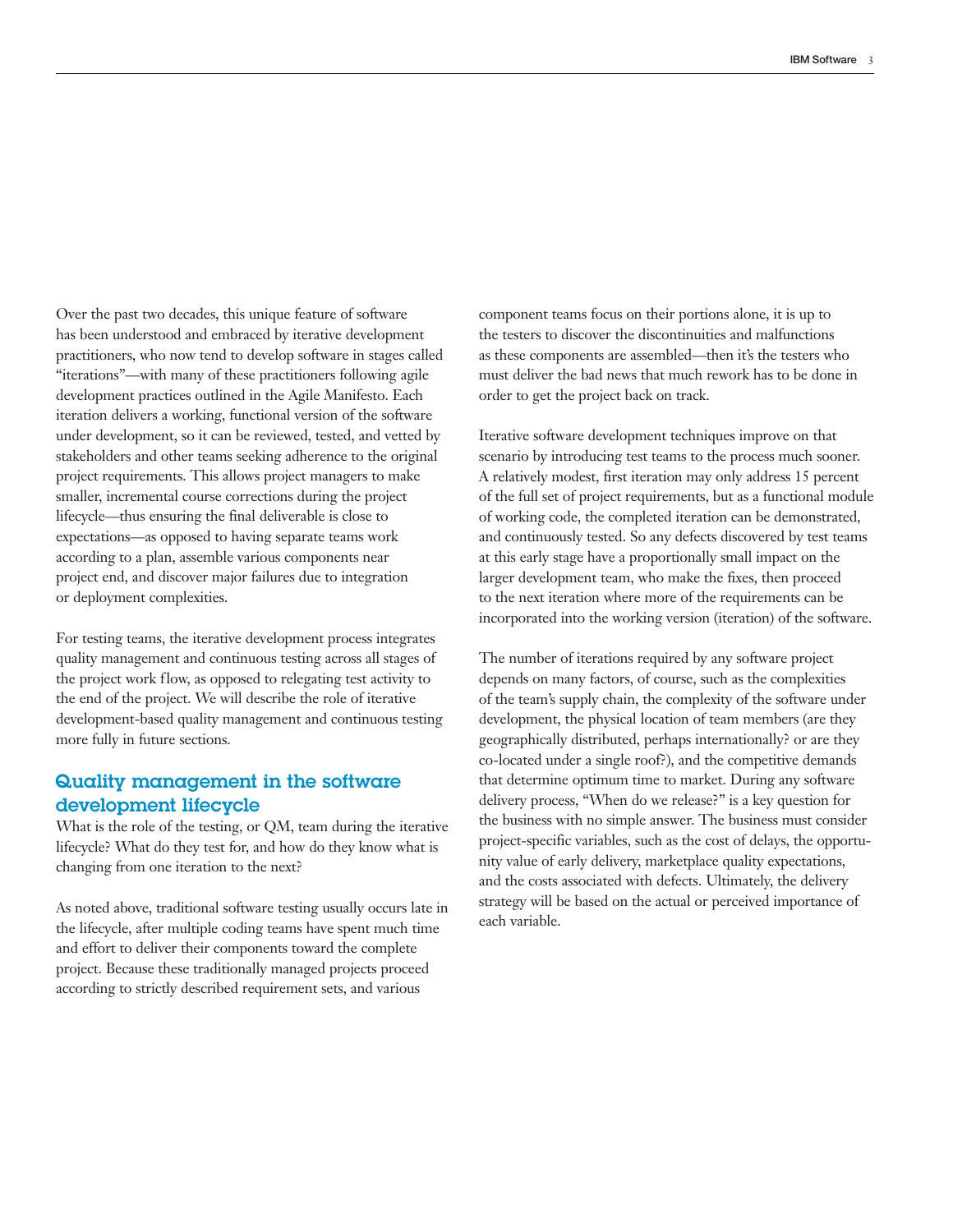#### The optimal time to release

The optimal time to release is when the total risk exposure is minimal, typically around the time where the risk associated with competitive threats starts to outweigh the risk reduction associated with further quality improvements, as illustrated in Figure 1.



*Figure 1*. Minimal risk exposure is when opportunity cost and competitive threats outweigh risk reduction related to quality improvements.

The best time to release varies widely based on your software delivery strategy and your target market. Software delivery for both IT (internal business systems) and smart products (products using embedded software, including "system-of-systems" design) is typically dominated by one of two motivators, depending on the organization's target market: time to market (schedule driven), or quality impact (quality driven).

**Schedule-driven delivery** implies "deliver on time, regardless of other factors" and is often used in industries where "Time to market is king." Consumer electronics is one good example, as well as automotive, segments of the medical industry, and other markets, where product teams try to gain a first mover advantage over their competitors, (almost) regardless of the risk associated with inadequate quality. It should also be noted that scheduledriven delivery is not limited to the systems space (i.e., the many embedded software devices industries). Many IT development teams use schedule-driven delivery when trying to enhance their end user experience and increase market share, taking away from their competitors, often risking quality in the process.

Figure 2 represents the risks associated with schedule-driven software delivery. The green line represents the risks associated with the delivery of your product being reduced over time. The red lines represent the risk of competitors stealing your market away increasing over time, as well as risks associated with opportunity costs.

The intersection is the point in time where the sum of both lines, i.e. the total risk, is the lowest. As seen in Figure 2, this point moves to the left as the environment you are in is more competitive in nature. (Notice that the intersection point is moving up as well.)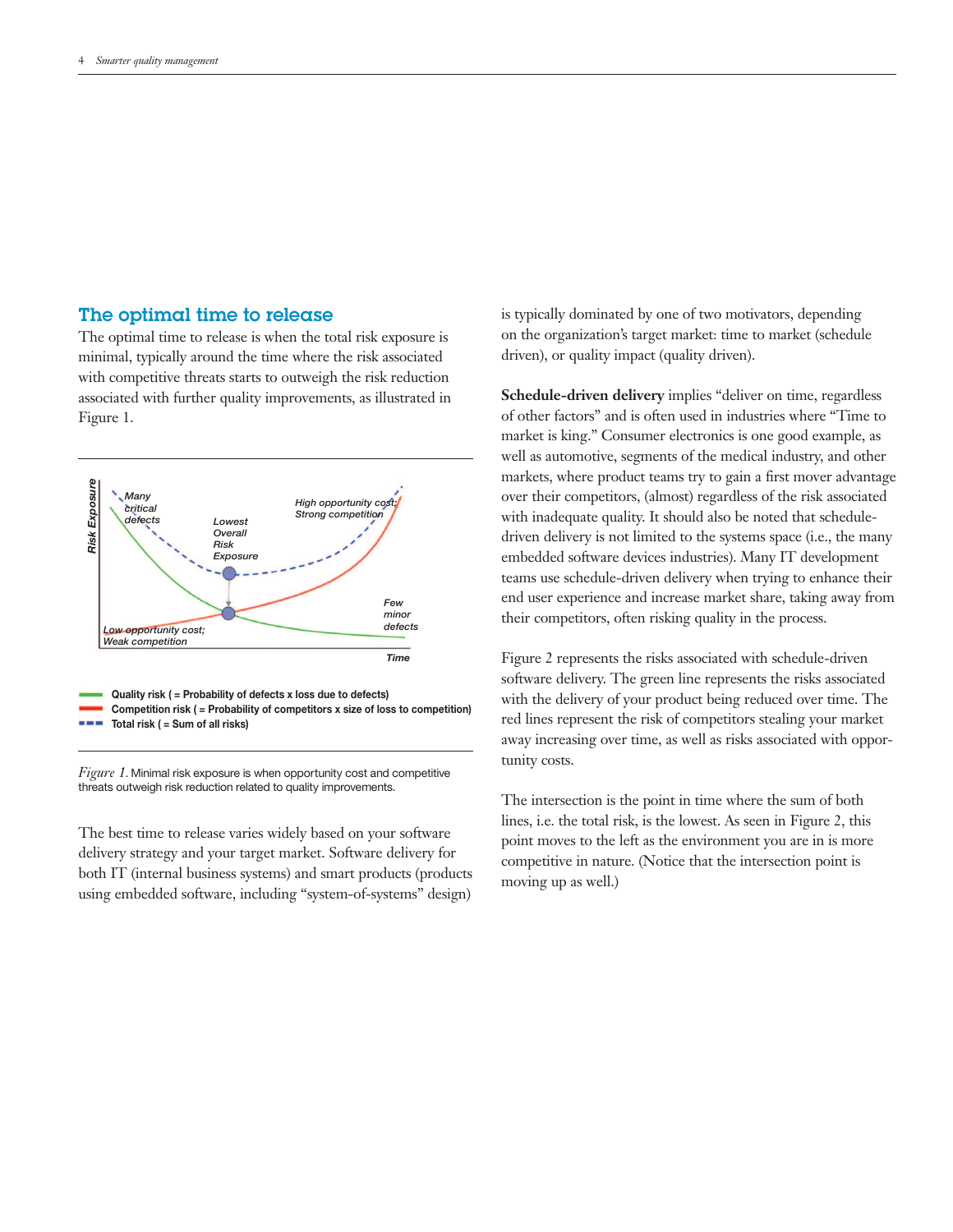

*Figure 2*. The blue dots show possible release points, with points of minimal risk moving forward as competition intensifies (red lines).

Quality issues are often magnified in a schedule-driven lifecycle, given that software contractors frequently get paid on a time and materials basis, regardless of the quality of software they deliver. In many cases, you may even end up paying extra for the delivery team to fix their own defects, so the potential costs of defects to the end user can add up quickly. And here's an interesting statistic: According to the Carnegie Mellon Software Engineering Institute, "Data indicate that 60 - 80 percent of the cost of software development is in rework."1

**Quality-driven delivery** can also be costly but for different reasons. As shown in Figure 3, the more critical any defects might be regarding quality, the longer it takes to get to an optimum release point.



*Figure 3*. The more critical the implications of defects are, the more time it takes to get to the lowest risk point where release is possible.

The release timing for this approach is governed by achieving the right quality, moving the optimal time to release further to the right—but how do you define that? Zero defects is practically impossible to achieve, given that there is no way to determine how many defects still exist in a piece of code or the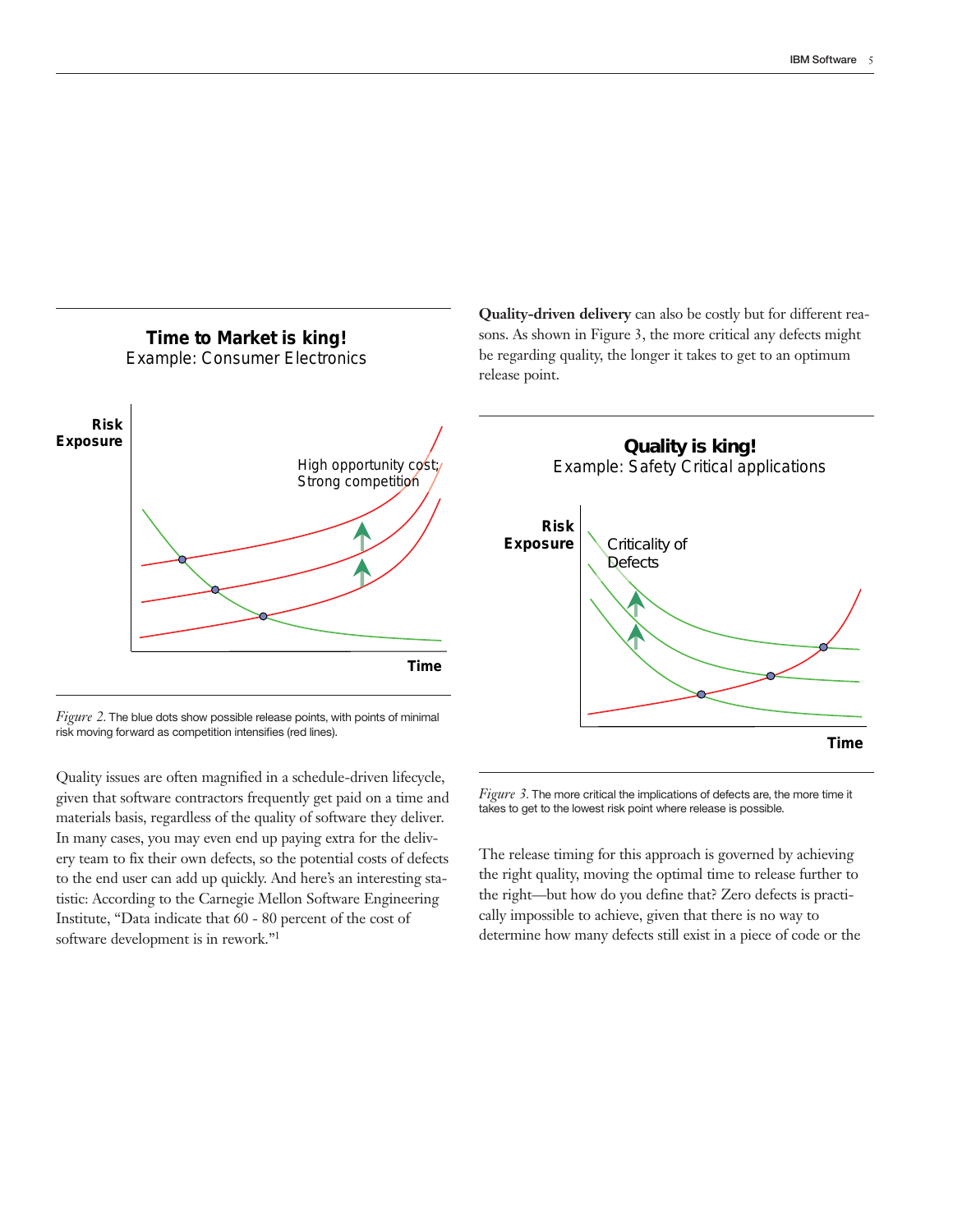probability of detecting those defects in use. A target based on "defects fixed" might be more realistic—but it's still impossible to know the number of remaining defects in the product.

**Risk-driven delivery** implies delivering your software when the risk is minimal. But in practice, we always need to release "early"—earlier than we can. Which typically implies increasing the risk, right? At least this is a commonly held view, but is it always the case?

Within the risk-driven model, the optimal release time is when risks are sufficiently reduced (not completely eliminated) and time to market has not been wasted. In other words, some time is needed to reduce the most significant risks, but the company cannot afford to address every known risk because the opportunity to beat the competition is fleeting.

So the question is, how can we get to this point sooner? How do we compress the release date from the optimal intersection (shown as a blue circle in Figure 4) to a point earlier in time?

We cannot simply cut the time requirement, because as we move left on the green line, the risk goes higher. But what if we could compress the curve described by the green line—push it down, so to speak? Then we could not only deliver sooner but lower the overall risk as well. The intersection point will move down and to the left. This improved scenario is shown in Figure 4.



![](_page_5_Figure_7.jpeg)

Risk-driven delivery offers a practical improvement over these two extremes (i.e. schedule driven vs. quality driven) because it more cost-effectively balances quality versus time-to-market considerations. A risk-driven strategy is a refinement of a quality-driven approach that optimizes risk exposure against development cost and time.

For the remainder of this discussion, we will assume that the software delivery lifecycle is based on a risk-driven approach. We will explore how to bend the green curve shown in Figure 4 downward and to the left, for reduced time to market without compromising the risk profile.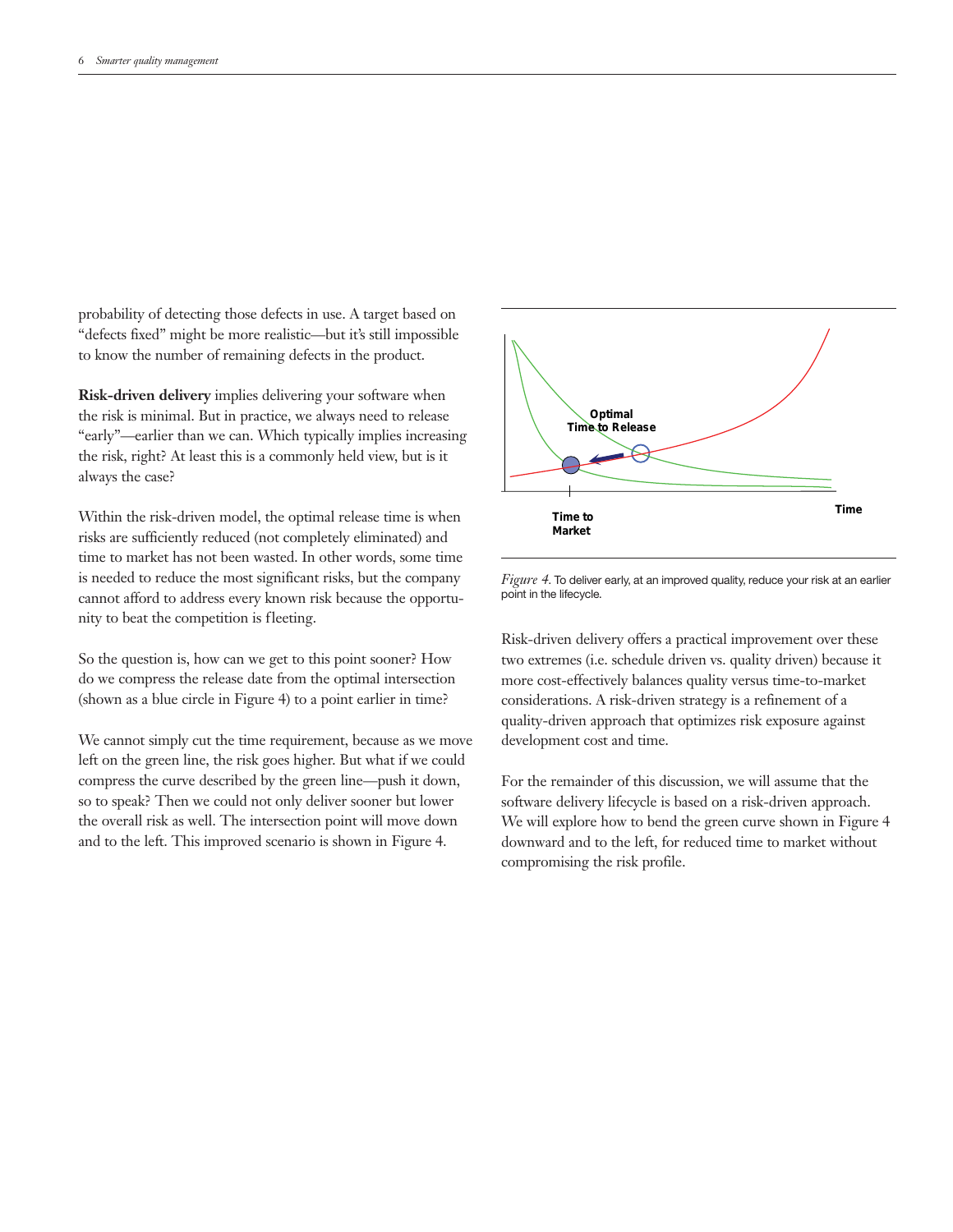# Understanding quality management: It's more than simply testing

If a faster reduction in risk is the goal, how do you achieve it? In traditional testing practices, testing is considered a late stage activity, squeezed between an often-late development handoff date and an immovable ship date. Not only does this practice fail to yield the benefits of incremental, iterative development techniques explained earlier; it also minimizes, or at best reduces, the amount of time spent on quality assurance, and makes fixes all the more difficult unless you're willing to compromise the release date.

As noted earlier, iterative development techniques greatly improve this situation by having functional units tested continuously throughout the lifecycle, rather than leaving the testing phase until project completion.

And quality management takes this improvement a step further.<sup>2</sup> Quality management, which is the implementation of best practices to proactively reduce risk throughout the whole lifecycle, is a risk reduction mechanism in its own right. By choosing quality management practices with the potential to deliver a positive ROI within a relative short amount of time, you can justify risk reduction measures from not only a quality standpoint but also a financial standpoint.

Approaching quality from a full lifecycle perspective should not seem like such a radical idea. After all, testing a product is an engineering task just like development: the requirements need to be analyzed by the test architect, its testing strategy has to be defined, the relevant test benches and test frameworks

need to be built (designed and implemented), etc. These engineering development processes are very similar to the ones followed during product development. In fact, product development and quality management can be viewed as two parallel development threads emanating from the same requirements, with many synchronization points between the threads, up to the point of the testing activity itself where a verdict is made based on meeting expectations or not (as expressed in the test cases). This applies to both the traditional development process as well as agile methods (with variants such as test-first development and test-driven design). The important point is that QM is a thread that must run in parallel to development, especially in agile development.

Although a complete discussion of QM is beyond the scope of this paper, we can show how QM reduces risk—and thus allows earlier software delivery without compromising quality—by demonstrating how one of the quality management best practices can improve iterative testing within the software development lifecycle.

### ●● **Continuous testing and service virtualization to avoid the "big bang"**

It has already been shared that in traditional development practices teams typically defer testing until late in the development lifecycle. But, why does this happen? The logical explanation is that teams simply can't test critical business scenarios end to end until all the components have been developed and deployed in a test environment. However, when all of the "pieces" are brought together for the first time, many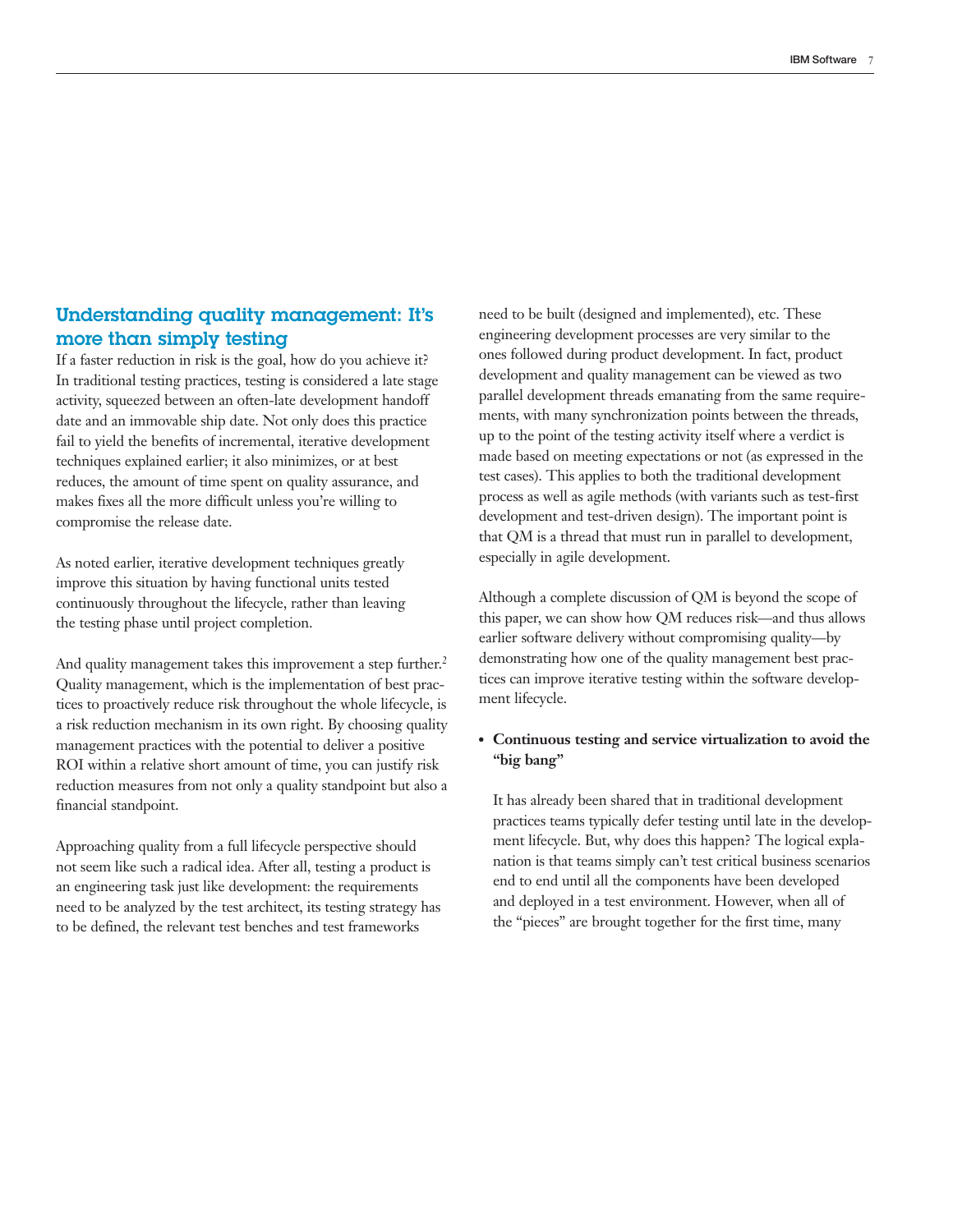organizations experience what is referred to as the "big bang" and a large number of defects are discovered. Some of the defects are so major teams are forced to rethink their application architecture or design decisions and return to the drawing board. Some may in fact consider starting over. So, it might be said that deferring testing until later is injecting unnecessary risk and could delay software release.

As a way to address this risk, Agile techniques, like test driven development, force teams to write tests before a single line of code is developed. However, to what level do these tests validate the application as a whole? Are the developers really writing tests which validate the dependencies between application components? One technique your organization may have undertaken is to create mocks or stubs for simulating missing functionality, but this ad hoc practice is not a very good use of a developer's time or your money. Organizations will also soon realize that this approach to enabling continuous integration testing is not scalable and cannot be easily incorporated into one's automated build and deployment process. Yet many believe the combination of continuous testing and continuous deployment is a critical need. So, how do teams make the unavailable available for earlier and continuous testing without having to write ad hoc stubs?

This point is where service virtualization comes in. Service virtualization simulates the behavior—functionality and performance—of select components within an application to enable end-to-end testing of the application as a whole.

By creating and deploying virtual components to simulate the missing functionality, functionality provided by components unavailable due to a number of reasons, development teams can achieve continuous testing of the application end-to-end much earlier, discover defects sooner, and reduce project risk so teams can release software more often.

One must also look at the value service virtualization can bring to an organization when considering the cost of quality. Testing is expensive and that cost is increasing as applications become more complex. You need not look beyond the cost of provisioning a test environment to see how service virtualization can save money and time. Test teams spend a large portion of their time dealing with testing interruptions interruptions like waiting for test environments to be available, recycling test environments, or deploying the latest build so they can begin testing.

In fact, this could account for 40 percent or more of the tester's time. Service virtualization decreases the amount of time testers spend on dealing with interruptions, Taking it to the next level, teams that incorporate automated and continuous testing as part of the deployment process receive constant feedback on the quality of the latest release. This approach also frees up the tester's time and allows them to increase the level of testing by executing more value-added activities like exploratory testing—which means testing applications to determine how they actually work and where significant defects are discovered.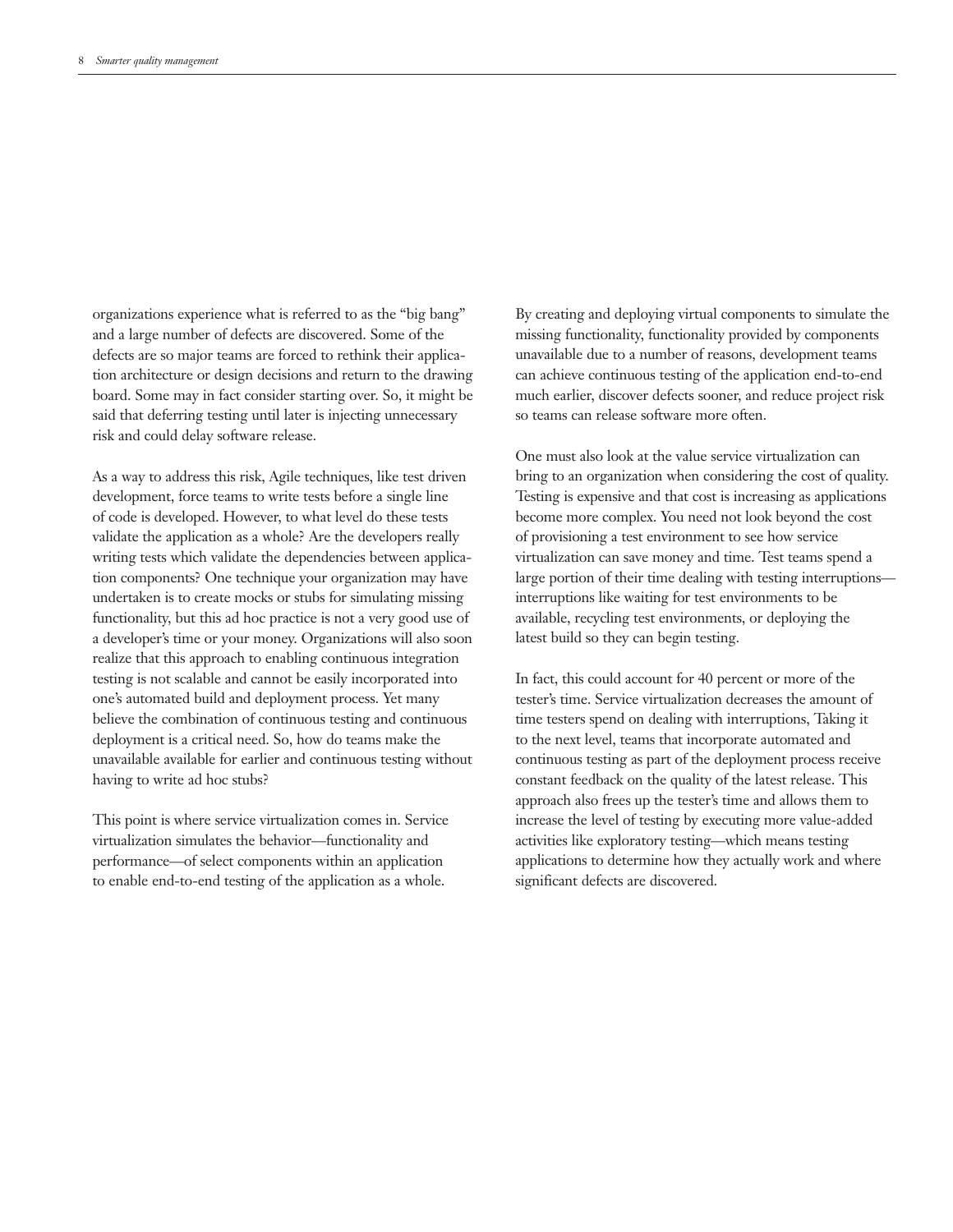- Improved collaboration between the QA team and other **stakeholders:** From talking to customers, we learned that on average, a tester spends only about 60 percent of the remaining time performing actual testing, test planning, or test reporting. The other 40 percent is related to activities that are collaborative in nature, such as clearing up the requirements with domain experts or business analysts, or exchanging emails and phone calls with members of the development team. This gets worse in distributed organizations. If you could track and manage the collaboration, it will not only reduce your risk associated with lack of communications and misunderstandings, but also reduce the time for collaborative tasks by 20 - 50 percent.
- Automated reporting: Creating a report, especially one that goes to high level management, requires data collection from many sources, sometimes from teams that are in different time zones, and then formatting this data appropriately. If you could automate this activity, your team will probably use it more often and take the appropriate decisions in "real time ," thus reducing your risk. How much would this save you?

These are some of the quality management best practices, each of which contributes to risk reduction and therefore increased quality and reduced cost. Now, let's consider the overall impact of quality management on the defects density and the cost of fixing them.

# The overall business impact of quality management

Quality management best practices center on quality synchronization points across the whole development lifecycle. We have discussed the benefits of continuous testing enabled using service virtualization, and we have briefly noted collaboration between stakeholders and the QA team, as well as automated reporting. Other best practices include: allowing quality professionals to contribute to the team effort from the very beginning of a project; the integration of practitioners doing the testing as part of quality management; and the use of consolidated quality dashboards.

Together, these quality management best practices can benefit the overall business in measurable ways. Using CMMI<sup>3</sup> as a proxy for the maturity of the development process, Figure 5 shows that the overall business impact of quality management is quite compelling.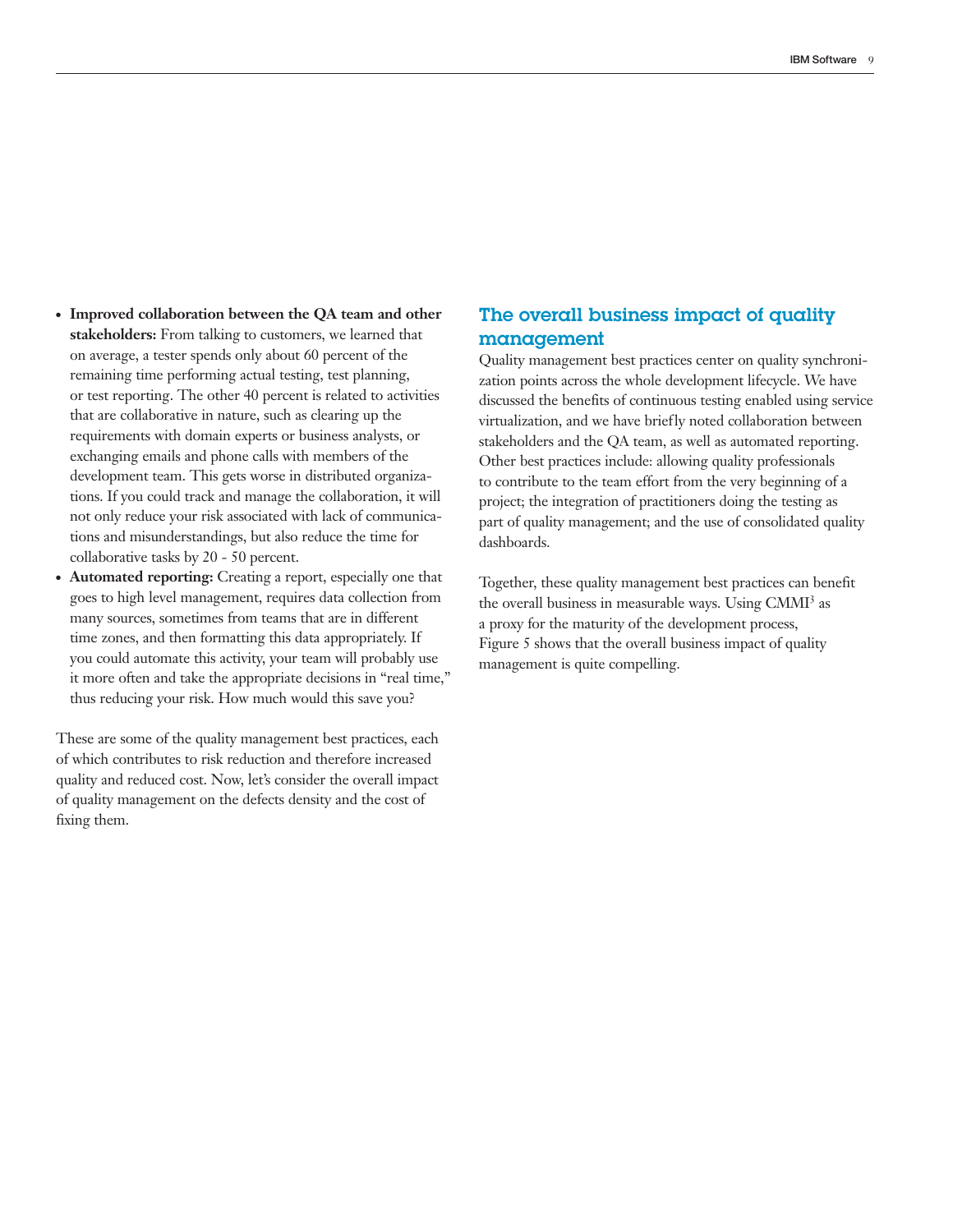![](_page_9_Figure_1.jpeg)

*Figure 5*. Graphing percentage of defects detected (Y axis) against an organization's software development maturity level (X axis).

Let's assume an organization at CMMI level 2, with 1000 defects detected during functional testing. Figure 5 shows that on average, without QM practices, about 30 percent of the defects are being detected in functional testing (the left, blue bar), and therefore the total number of defects is 3300. However, by applying QM practices, the defect detection rate increases to 58 percent (the right, green bar), therefore detecting 1914 (58 percent of 3300), or 914 more defects.

As fixing defects during User Acceptance Testing (UAT) is about seven times more expensive than during unit/integration test, and assuming a fix cost of US\$120 per defect during unit/integration test, fixing 914 defects in UAT is already increasing the cost by over half a million dollars!

And this does not even take into account the reduction in the number of defects that result from applying QM practices in the first place, which makes the savings even more significant. This also does not take into account less tangible savings, such as increased quality, customer retention, and other implications of quality as a differentiating asset.

As most software development teams are around CMMI levels 2 or 3, the benefits and the savings described above apply to most of the industry. But as development teams become more mature, apply QM practices, and move up to CMMI levels 4 and 5, the focus shifts into less obvious—but for some, even more important—benefits, such as reduction in the number of defects that are introduced in the first place, measured improvements around planning and execution of quality related activities, customer retention, and leveraging quality as a differentiating asset.

# Better quality + lower cost = improved competitiveness

In this paper, we have described several improvements to methods used by software teams in the design, testing, and deployment of software for systems or IT. Teams may use these quality management and continuous testing methods to deploy that software more quickly, while mitigating quality-related risks throughout the lifecycle. The multidisciplined practice of quality management is breaking the functional and organizational silos that are so common in today's companies. It encourages an analytical process that's closely integrated with the development lifecycle.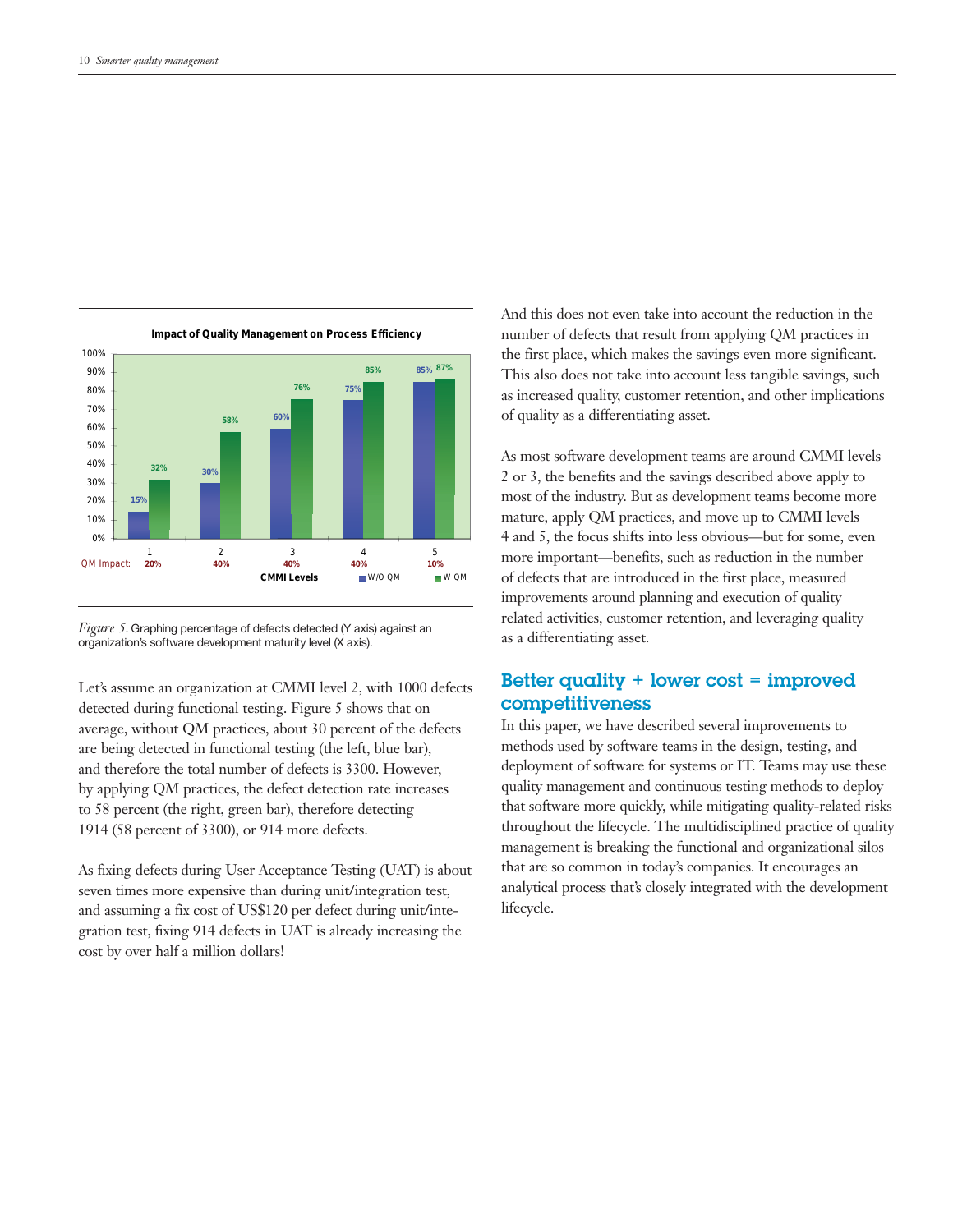Analyzing the market and best practices shows that business outcomes can be optimized, and that smart improvements within the realm of proven best practices, continuous testing, collaborative test planning and automated reporting—a combination of disciplines that defines quality management—can help address the need for increased innovation with more competitive products and services to your customers.

The IBM® Rational® organization is ready to demonstrate these techniques to you. With straightforward adjustments to your investments, deployment practices, and tooling, we can help you realize these benefits within a time frame that best suits your business's needs.

We look forward to working with you!

## For more information

To learn more about the IBM Rational quality management offerings, please contact your IBM marketing representative or IBM Business Partner, or visit the following website:

- **ibm.com**[/software/rational/offerings/quality/](http://www.ibm.com/software/rational/offerings/quality/ or) or
- **ibm.com**[/software/rational/servicevirtualization/](http://www.ibm.com/software/rational/servicevirtualization/ )

Additionally, IBM Global Financing can help you acquire the software capabilities that your business needs in the most cost-effective and strategic way possible. We'll partner with credit-qualified clients to customize a financing solution to suit your business and development goals, enable effective cash management, and improve your total cost of ownership. Fund your critical IT investment and propel your business forward with IBM Global Financing. For more information, visit: **ibm.com**[/financing](http://www.ibm.com/financing)

#### About the authors

**Moshe Cohen** is the Market Manager for IBM Rational quality management offerings. In his current role, he works closely with customers, including managers and practitioners, to drive IBM Rational quality management offerings in both the IT and embedded systems spaces. Prior to this, he was with Telelogic, defining and driving its Model Driven Testing solutions. He has extensive hands-on experience in the specification, development, and testing of C3I medical and telecom applications, including technology adoptions and driving process improvement programs. He received his EE and M.Sc in mathematics and computer sciences, both with honors, from Beer-Sheva University in Israel.

**Allan Wagner** is a Technical Marketing Manager and Evangelist with IBM Rational, driving thought leadership, strategic initiatives, and tangible solutions around the adoption of Rational ALM for IT and manufactured products. Focusing specifically on quality management and testing during his ten years of practical field experience, Al has assisted, mentored, and enabled both internal IBM and external customer teams to address their IT application infrastructure, development, implementation, and operations challenges. Al is a frequent conference speaker on topics of software quality products, principles, and techniques and has authored numerous papers.